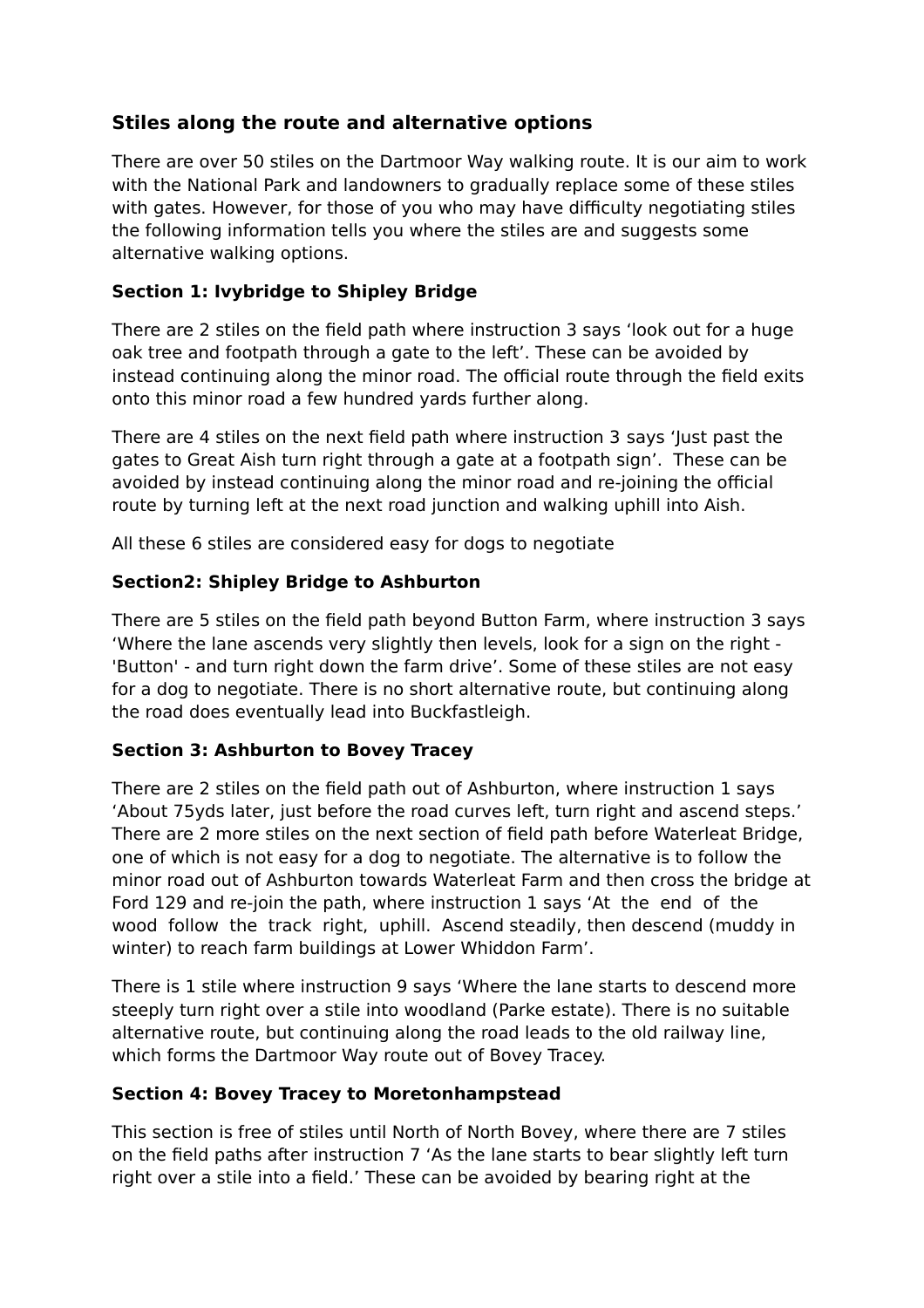previous junction – Pound Cross - and following the minor road into Moretonhampstead. All these stiles are considered easy for dogs to negotiate.

## **Section 5: Moretonhampstead to Chagford**

There are 2 stiles on Butterdon Hill, after instruction 1 says 'Where the lane bears sharp right turn left down the drive to Butterdon Cottage. Pass between the house and a barn conversion and through a gate onto the lower edge of Butterdon Hill.' Both stiles are considered easy for dogs to negotiate. The alternative is to follow the lane sharp right and then take the next left and follow the road to re-join the official route where it emerges onto this road at Cranbrook.

### **Section 6: Chagford to Okehampton**

There are stiles at the entrance and exit to Blackaton Copse, see the start point for instruction 2. These stiles are considered easy for dogs to negotiate. There are gates next to both stiles, which may be unlocked. If they are locked, the alternative is to continue along the minor road turning right at the next junction and emerging onto the minor road where instruction 2 says 'the entrance to Gidleigh Mill. At Coombe Farm turn right through a gate on a bridlepath and cross the Forder Brook.'

There are 3 stiles on the field path North of Throwleigh Church, where instruction 4 says 'Cross over to find steps and a gate leading into the graveyard of the church of St Mary the Virgin'. These stiles may be a problem for dogs to negotiate. The alternative is to turn right before the entrance to the church and follow the minor road to re-join the official route when it emerges on to this road and follows it towards South Zeal.

#### **Section 7: Okehampton to Lydford**

There are 6 stiles on the path between Sourton and the turn off to Bridestowe, described in instruction 6. Some of these are ladder stiles which are difficult for dogs to negotiate. An alternative would be to descend onto the Granite Way (the old Plymouth to Okehampton railway line) near Sourton Church and follow this south to Lake Viaduct, where there is a path down to Lake, across the A386, and the route is re-joined by turning left at the next junction.

#### **Section 8: Lydford to Tavistock**

There are no stiles on this section of the route.

#### **Section 9: Tavistock to Shaugh Bridge**

There are 4 stiles on the path South of Hoo Meavy, where instruction 5 says 'Cross a stile by the bridge into a riverside meadow on a footpath to Goodameavy.' One of these is not dog friendly. There is no short alternative route, but there is the option to follow the road through Hoo Meavy, turning right at the junction and heading back to re-join the official route at Goodameavy.